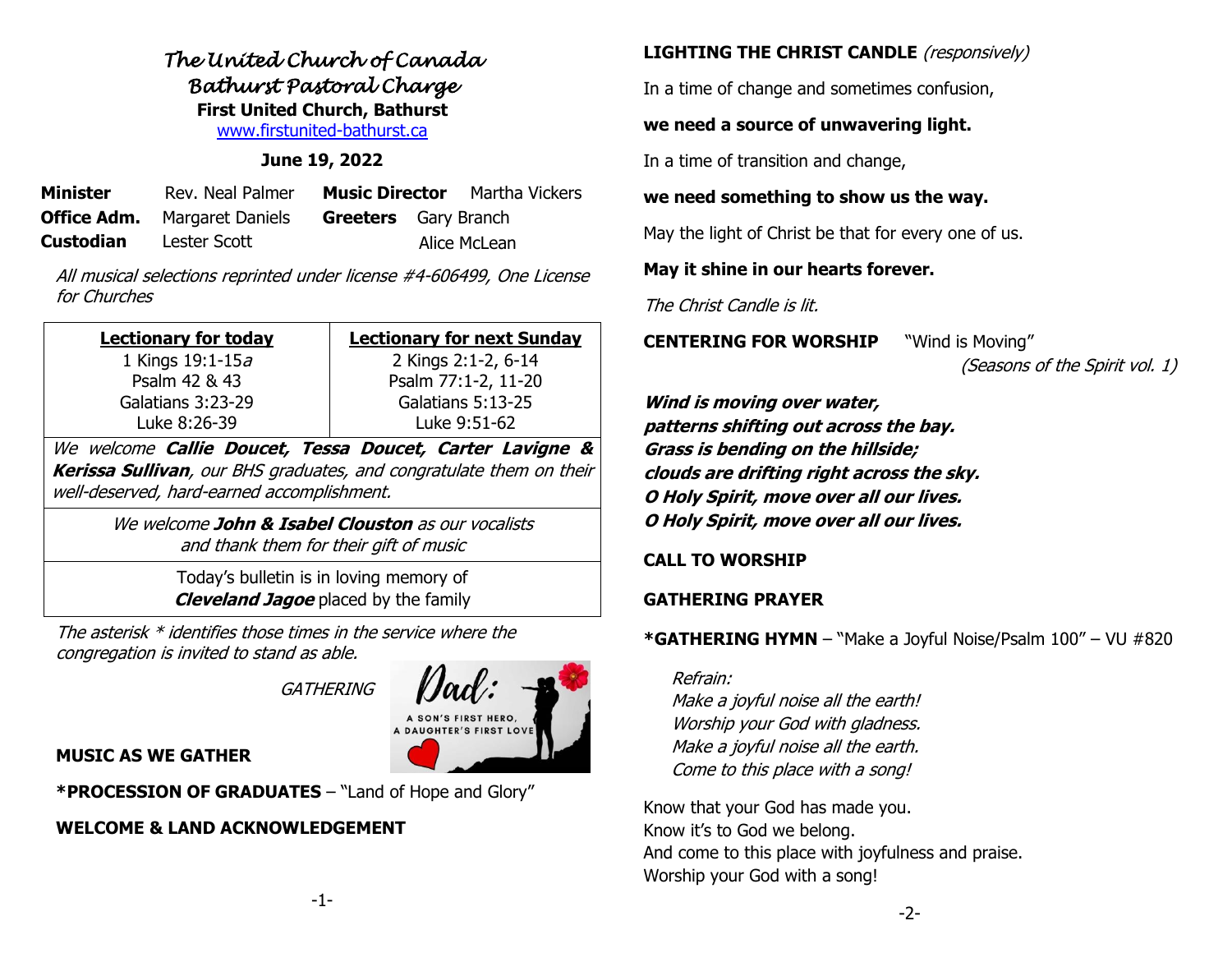### Refrain:

Make a joyful noise all the earth! Worship your God with gladness. Make a joyful noise all the earth. Come to this place with a song!

Enter these gates, thanks giving. Enter these courts with praise. Sing thanks to your God and bless the holy Name. Worship your God with a song!

## Refrain

Ages through endless ages, seasons of endless years, the love of our Maker ever shall endure. Worship your God with a song!

### Refrain

# **PRAYER OF HUMILITY** (responsively)

…We are not like a horse or a mule, Holy One, needing a bridle and bit to be brought forward. We come willingly. Ready to learn from our mistakes.

**We just need some guidance and trust it will come through your love—as it always has.**

**CHORAL RESPONSE** "Jesus Loves Me" VU #365 (vs. 1)

**Jesus loves me, this I know, For the bible tells me so; Little ones to him belong, In his love we shall be strong. Yes, Jesus loves me! Yes, Jesus loves me! Yes, Jesus loves me! The Bible tells me so.**

## **\*GREETING ONE ANOTHER** (responsively)

The Peace of Christ be with you all.

#### **And also with you.**

## **SHARING A STORY** (with those of all ages)

Luke 8:26-28

## **\*SINGING A SONG** – "Sweetgrass and Candle" (by John Oldham)

Sweetgrass and candle, the peace pipe and bible, the stories of elders and beat of the drum; these are the symbols of hope, faith and justice. We gather in circle affirming we're one.

Welcome the stranger for he is our brother and she is our sister of mother earth. Care for creation for all life is sacred and we are united by vision's rebirth.

Join in the circle that will have no ending, for we are all equal and loved in God's sight. Praise the Great Spirit! We gather as family to sing of Love's freedom and dance with delight!

Welcome the stranger for he is our brother and she is our sister of mother earth. Care for creation for all life is sacred and we are united by vision's rebirth.

Sweetgrass and candle, the peace pipe and bible, the stories of elders and beat of the drum; these are the symbols of hope, faith and justice. We gather in circle affirming we're one.

## **PRESENTING**

# **PRESENTATION OF GRADUATES** Sandra Boone

| Callie Doucet    |
|------------------|
| Tessa Doucet     |
| Carter Lavigne   |
| Kerissa Sullivan |

-3-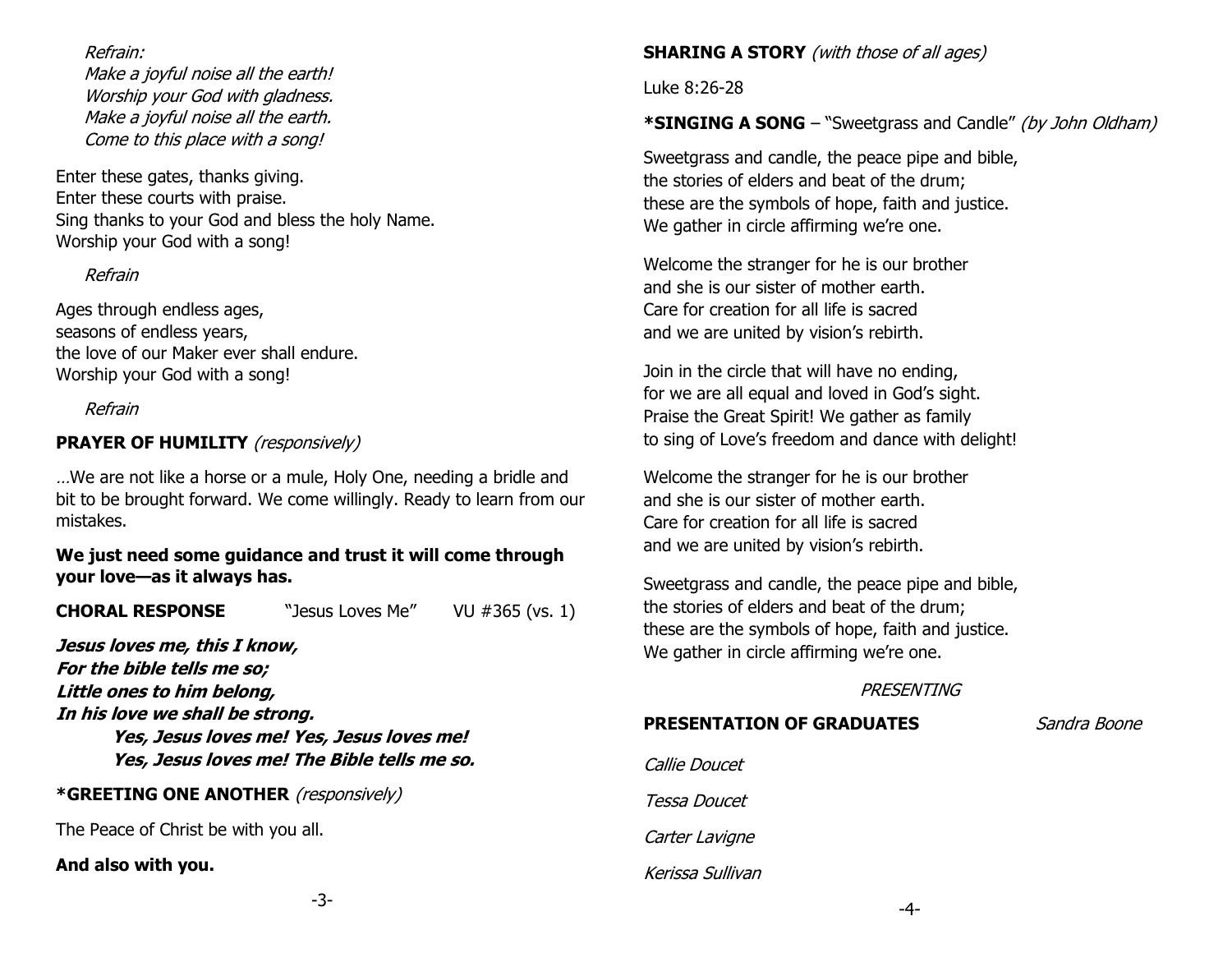#### *ENGAGING*

#### **PRAYER FOR ILLUMINATION**

**SCRIPTURE READING** *Carter Laviane* Based on 1 Kings 19:1-15a **INTRODUCTION OF GUEST SPEAKER** Jennifer Oliver-Lavigne **MESSAGE** (to the Graduates) Torey Smith **EXTENDING APPRECIATION** *Jennifer Oliver-Lavigne* **DUET** – "Gather Me" Gifted by Isabel & John Clouston

## Keep On

Graduation is a successful ending and an exciting beginning. If you keep on learning, keep on dreaming, keep on doing, you'll travel towards your goals until you get there. Keep up the good work. You can do it!

By Joanna Fuchs

#### RESPONDING

### **MINUTE FOR MISSION** *Bev Murphy*

#### **INVITATION TO THE OFFERING**

**\*OFFERING PRAYER** (in unison)

**Holy One, we pray, bless these gifts we share: gifts of time, talent, and treasure. May they reflect our shared joy and hopes for the beautiful earth in which we live, including its varied and gifted inhabitants. Amen**

#### **SHARING OUR CONCERNS**

#### **PRAYERS OF THE PEOPLE** (responsively)

…for those who speak truth on behalf of the oppressed, for all who bear witness to Christ's way.

#### **We give thanks, Blessed One.**

**THE LORD'S PRAYER** – VU #921 (Ecumenical Version) *(in unison)* 

**Our Father in heaven, hallowed be your name, your kin-dom come, your will be done, on earth as in heaven. Give us today our daily bread. Forgive us our sins as we forgive those who sin against us. Save us from the time of trial and deliver us from evil. For the kin-dom, the power, and the glory are yours now and for ever. Amen.**

GOING OUT (as Spirit people)

#### **ANNOUNCEMENTS**

**\*CLOSING HYMN** – "Wherever You May Go" – MV #216

Refrain

Wherever you may go, I will follow, and your people shall be my people too. Wherever you may go, I will follow, for I would be faithful, loyal and true.

Say the word and I will stay, I will never go away, we will travel side by side and God's love will be our guide.

Refrain

-5-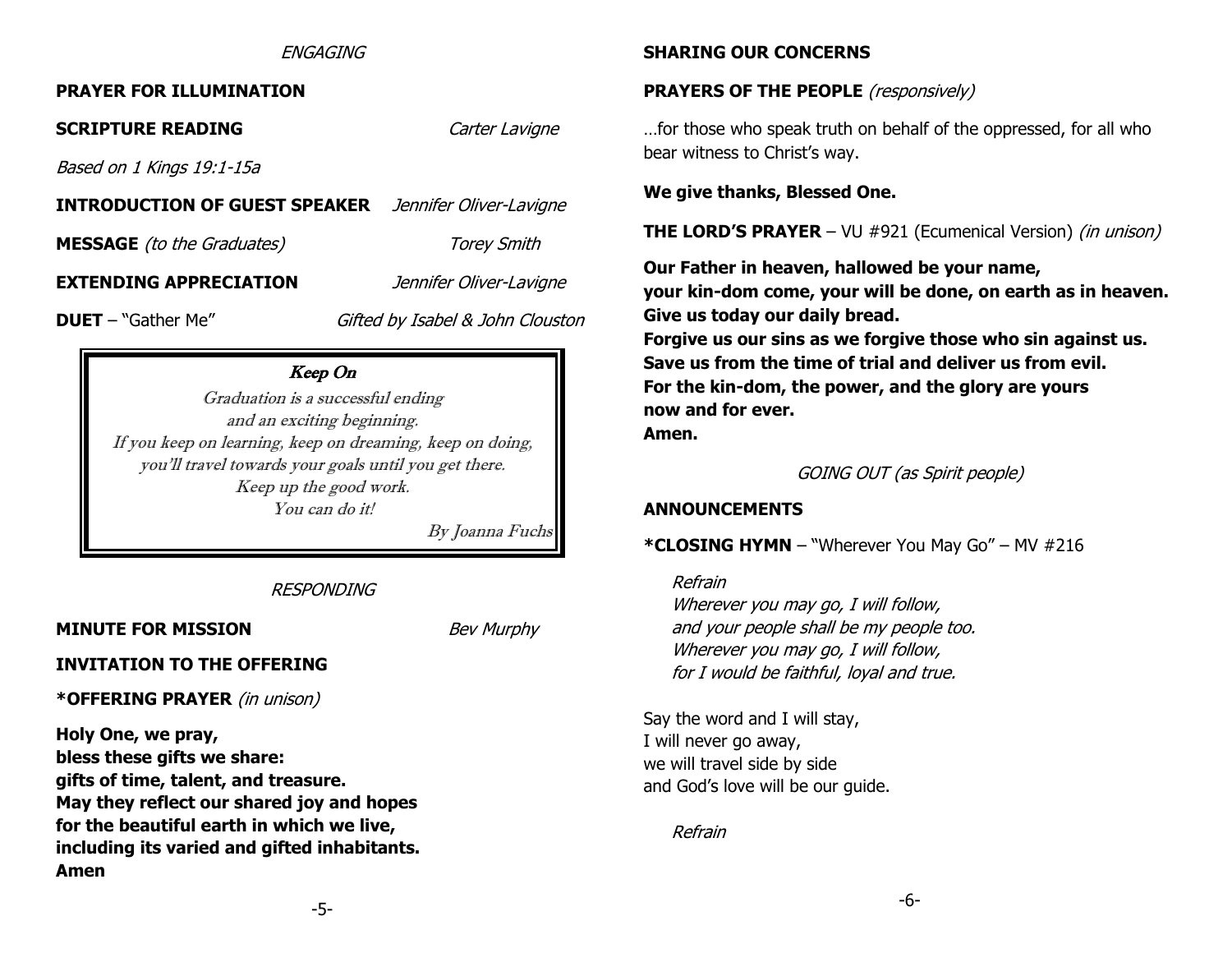From beginning to the end I will always be your friend, when you need me, I'll be there, you can trust my faithful care.

# Refrain

Wherever you may go, I will follow, and your people shall be my people too. Wherever you may go, I will follow, for I would be faithful, loyal and true.

# \***BLESSING**

**\*RECESSIONAL** - "Land of Hope and Glory"

(The Christ Candle is extinguished.)

# **POSTLUDE**



# *Church News*

**The summer church office hours** are now in effect – open Monday to Thursday – 9 AM to 3 PM. The office will be closed on Fridays until after the Labour Day weekend.

**Peanut Butter Update** - As of June 16<sup>th</sup>, 2022, 165 jars of Peanut Butter has been collected to go to the Bathurst Volunteer Center and \$1,080 in cash donations has allowed us to purchase 226 jars that have been dropped off directly at the Centre. Peanut butter can be dropped off at the church office anytime during office hours. We have an additional \$50+ collected for the next group purchase. **Our goal is 900 jars for the year** and we currently have 391.

**Purses Plus** – The Community Outreach Sub Team extends thanks to all who generously contributed supplies to our new project. In fact, the response has been so positive that 4 deliveries have been made to Passage House & were received with gratitude.

Passage House currently has sufficient toys for children, but would appreciate books in both languages. They always need hand sanitizer along with baby supplies (wipes/diapers/shampoo/etc.). Thank you again.

**Ways & Means Team** will meet on Monday, June 27<sup>th</sup> at 9:00 AM in the Ruth Morrison Room.

**Community Outreach Team** will meet on Tuesday, June 28<sup>th</sup> at 10:00 AM in the Ruth Morrison Room.

# *Community News*

**New Bandon Stonehaven Union Annual Cemetery Service** will be held Sunday, June 26, 2022 at 2 PM at the community chapel in Stonehaven. The offering from this service is used to maintain the cemetery and or chapel. Please indicate how you would like your contribution to be used. Donations to the chapel or cemetery fund will be receipted.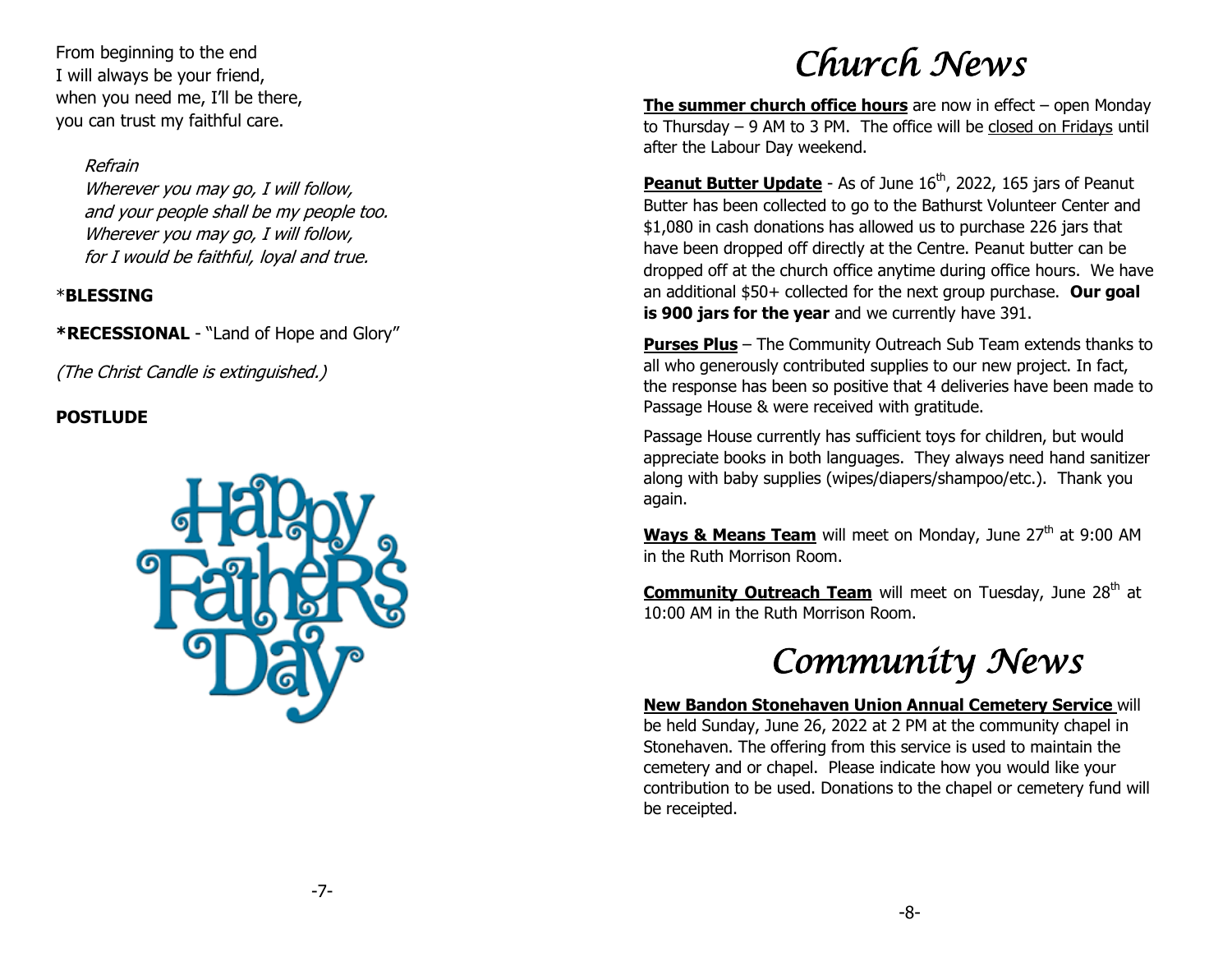

# *A Graduation Blessing*

*Embarking on a journey which began some time ago, how could you have imagined all the things you'd come to know.* 

*You learned to use each challenge as an opportunity, to overcome each problem, despite adversity.* 

*It wasn't always easy keeping up with what was "cool", but you held on tight to your beliefs and carried them through school.* 

*You found your voice and chose a path that honors who you are, and that, I think, may be your greatest lesson learned thus far.* 

*For no one could be prouder of the person you've become, and that is why we're confident that the best is yet to come.* 

> *May you never waste a moment "wishing" life was not unfair. Rather use the gifts God gave to you, to change the world out there.*

*Your Graduation signals us that you are on your way, so spread your wings and fly my dear, forever and a day!* 

*By Barbara D. MacAdam*



# *Graduation 2022*

*Callie Doucet Tessa Doucet Carter Lavigne Kerissa Sullivan*

*Guest Speaker* 

*Torey Smith*

*Special music provided today by:* 

*Vocalists: John & Isabel Clouston*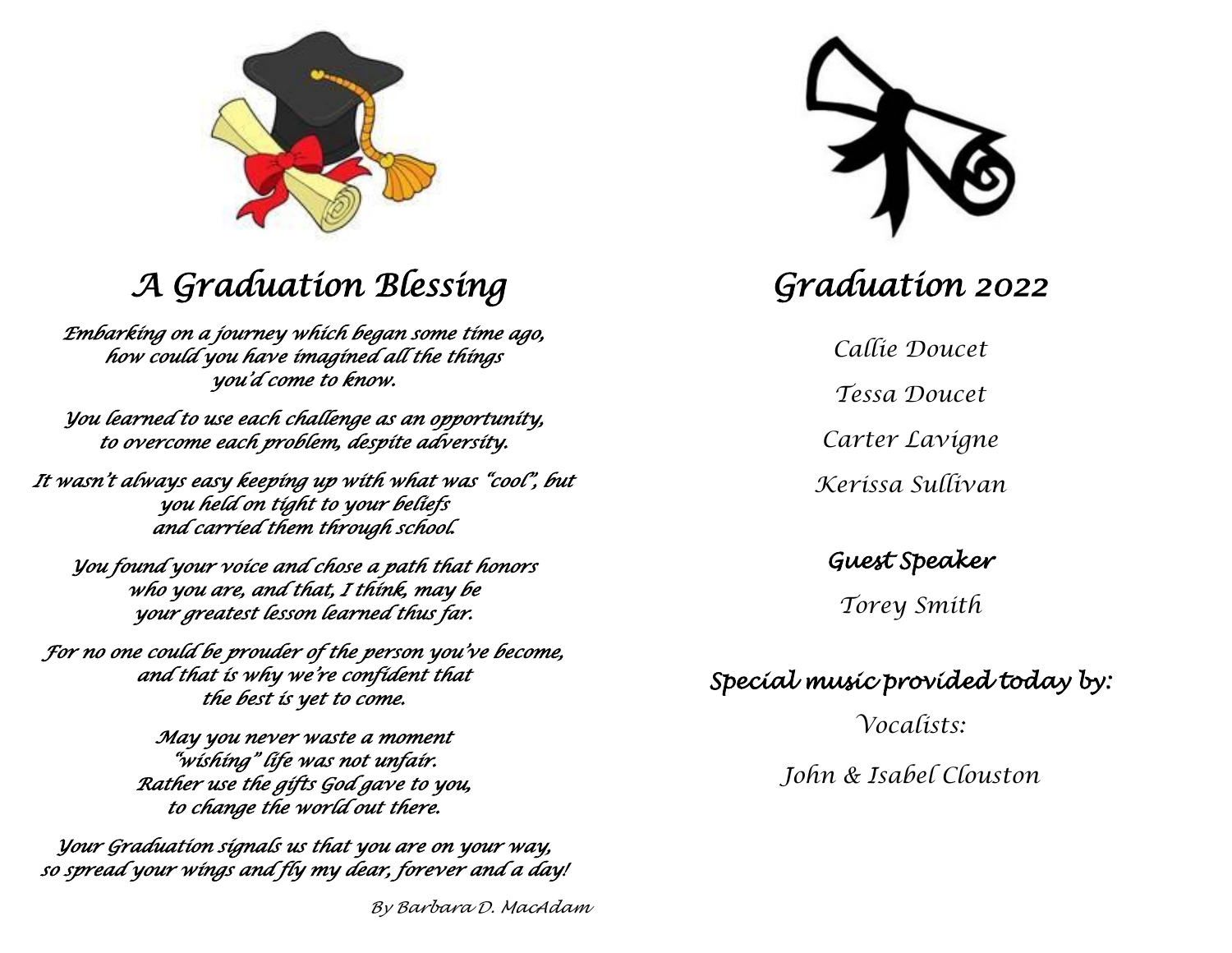## **SCRIPTURE READINGS** (New Revised Standard Version)

# **1 KINGS 19:1-15A**

1 Ahab told Jezebel all that Elijah had done, and how he had killed all the prophets with the sword.

2 Then Jezebel sent a messenger to Elijah, saying, "So may the gods do to me, and more also, if I do not make your life like the life of one of them by this time tomorrow."

3 Then he was afraid; he got up and fled for his life, and came to Beer-sheba, which belongs to Judah; he left his servant there.

4 But he himself went a day's journey into the wilderness, and came and sat down under a solitary broom tree. He asked that he might die: "It is enough; now, O Lord, take away my life, for I am no better than my ancestors."

5 Then he lay down under the broom tree and fell asleep. Suddenly an angel touched him and said to him, "Get up and eat."

6 He looked, and there at his head was a cake baked on hot stones, and a jar of water. He ate and drank, and lay down again.

7 The angel of the Lord came a second time, touched him, and said, "Get up and eat, otherwise the journey will be too much for you."

8 He got up, and ate and drank; then he went in the strength of that food forty days and forty nights to Horeb the mount of God.

9 At that place he came to a cave, and spent the night there. Then the word of the Lord came to him, saying, "What are you doing here, Elijah?"

10 He answered, "I have been very zealous for the Lord, the God of hosts; for the Israelites have forsaken your covenant, thrown down your altars, and killed your prophets with the sword. I alone am left, and they are seeking my life, to take it away."

11 He said, "Go out and stand on the mountain before the Lord, for the Lord is about to pass by." Now there was a great wind, so strong that it was splitting mountains and breaking rocks in pieces before the Lord, but the Lord was not in the wind; and after the wind an earthquake, but the Lord was not in the earthquake;

12 and after the earthquake a fire, but the Lord was not in the fire; and after the fire a sound of sheer silence.

13 When Elijah heard it, he wrapped his face in his mantle and went out and stood at the entrance of the cave. Then there came a voice to him that said, "What are you doing here, Elijah?"

14 He answered, "I have been very zealous for the Lord, the God of hosts; for the Israelites have forsaken your covenant, thrown down your altars, and killed your prophets with the sword. I alone am left, and they are seeking my life, to take it away."

15 $a$  Then the Lord said to him, "Go, return on your way to the wilderness of Damascus...

# **LUKE 8:26-39**

26 Then they arrived at the country of the Gerasenes, which is opposite Galilee.

27 As he stepped out on land, a man of the city who had demons met him. For a long time he had worn no clothes, and he did not live in a house but in the tombs.

28 When he saw Jesus, he fell down before him and shouted at the top of his voice, "What have you to do with me, Jesus, Son of the Most High God? I beg you, do not torment me"—

29 for Jesus had commanded the unclean spirit to come out of the man. (For many times it had seized him; he was kept under guard and bound with chains and shackles, but he would break the bonds and be driven by the demon into the wilds.)

30 Jesus then asked him, "What is your name?" He said, "Legion"; for many demons had entered him.

31 They begged him not to order them to go back into the abyss.

32 Now there on the hillside a large herd of swine was feeding; and the demons begged Jesus to let them enter these. So he gave them permission.

33 Then the demons came out of the man and entered the swine, and the herd rushed down the steep bank into the lake and was drowned.